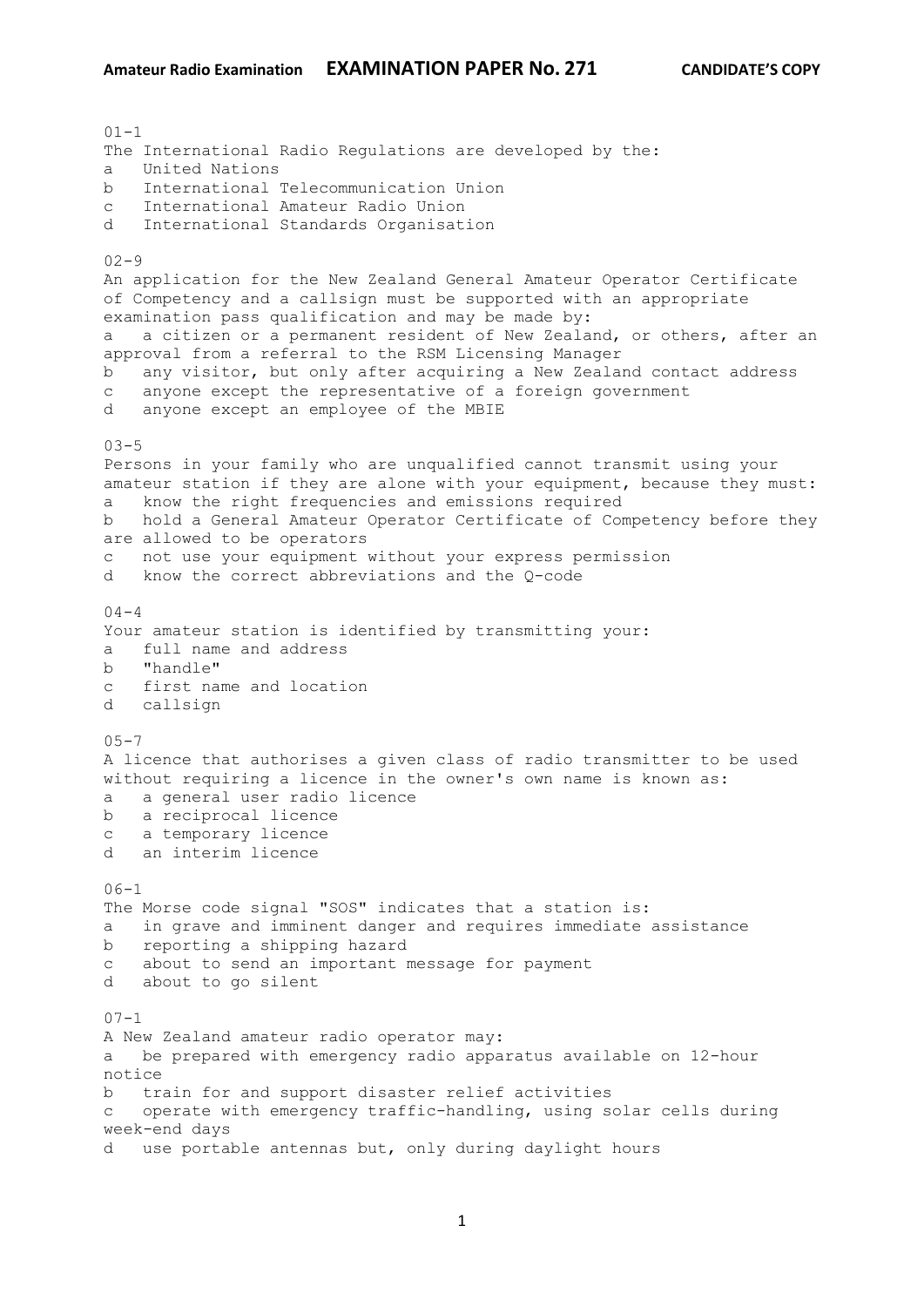$08 - 8$ In New Zealand, the "70 centimetre band" frequency limits are: a 430 to 438 MHz b 430 to 450 MHz c 435 to 438 MHz d 430 to 440 MHz  $09 - 0$ Operation on the 130 to 190 kHz band requires: a a vertical half-wave dipole antenna b special permission to operate in hours of darkness c power output limited to a maximum of 5 watt e.i.r.p.<br>d receivers and computers with sound cards receivers and computers with sound cards  $10 - 8$ The term describing opposition to electron flow in a circuit is: a current b voltage c power d resistance  $11 - 1$ This is a source of electrical energy: a a p-channel FET b an NiMH cell c a carbon resistor d a germanium diode  $12 - 6$ The unit for the potential difference between two points in a circuit is the: a ampere b ohm c volt d coulomb  $13 - 6$ A current of 5 ampere in a 50 ohm resistance produces a potential difference of: a 20 volt b 45 volt c 55 volt d 250 volt  $14 - 0$ When an 8 ohm resistor is connected across a 12 volt supply, the current flow is: a 8 / 12 amp b 12 - 8 amp  $c$  12 + 8 amp d 12 / 8 amp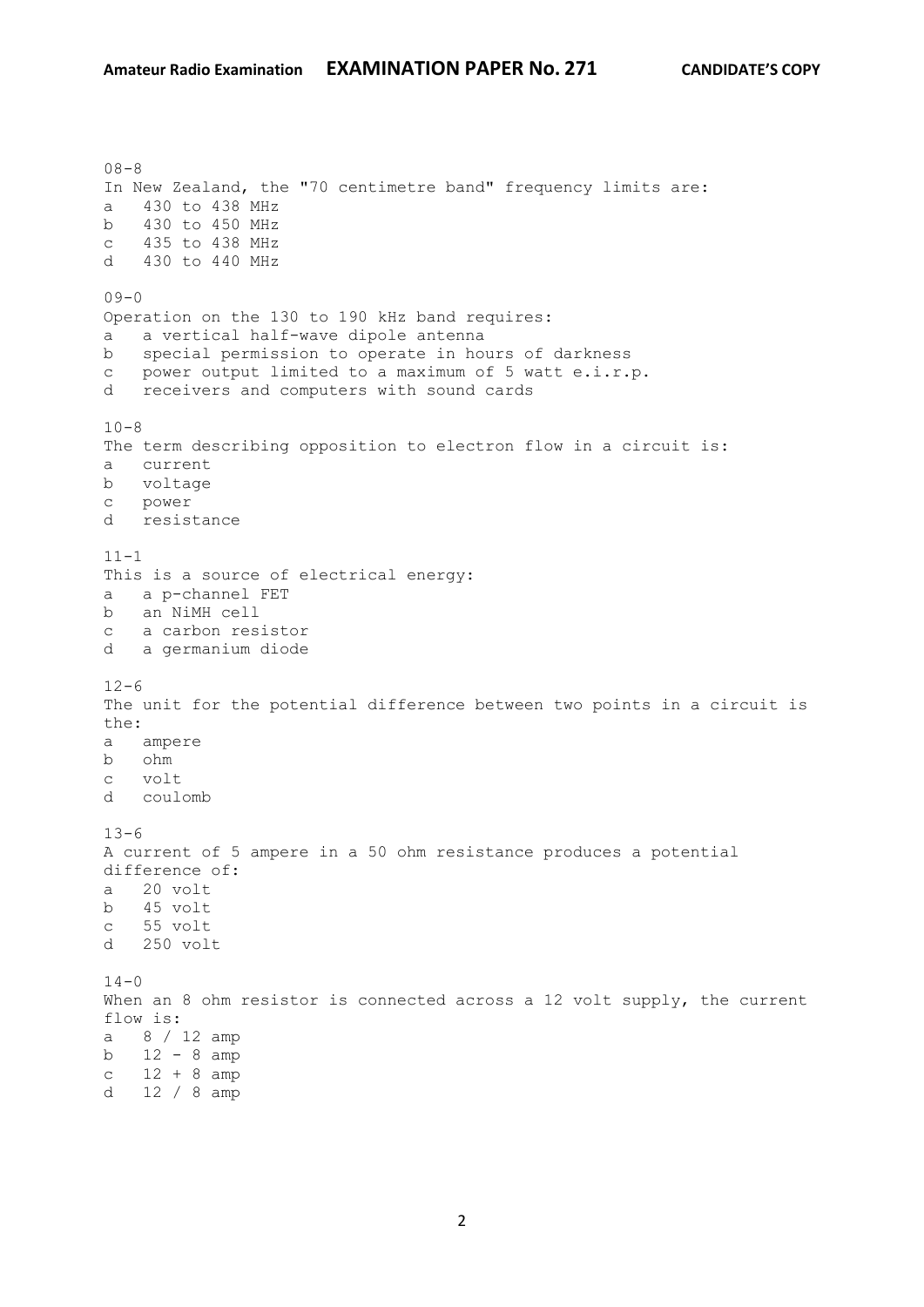$15 - 9$ A dry cell has an open circuit voltage of 1.5 volt. When supplying a large current, the voltage drops to 1.2 volt. This is due to the cell's: a voltage capacity b internal resistance c electrolyte becoming dry d current capacity  $16 - 2$ Five 10 ohm resistors connected in series give a total resistance of: a 1 ohm b 5 ohm c 50 ohm d 10 ohm  $17 - 1$ Two resistors are in parallel. Resistor A carries twice the current of resistor B, which means that: a B has half the resistance of A b A has half the resistance of B c the voltage across A is twice that across B d the voltage across B is twice that across B  $18 - 0$ A transmitter power amplifier requires 30 mA at 300 volt. The DC input power is: a 300 watt b 9000 watt c 6 watt d 9 watt  $19 - 7$ A resistor in a circuit becomes very hot and starts to burn. This is because the resistor is dissipating too much: a current b voltage c power d resistance  $20 - 9$ A sinewave alternating current of 10 ampere peak has an rms value of: a 5 amp b 14.14 amp c 7.07 amp d 20 amp  $21 - 8$ The reactance of an inductor increases as the: a frequency decreases b frequency increases c applied voltage increases d applied voltage decreases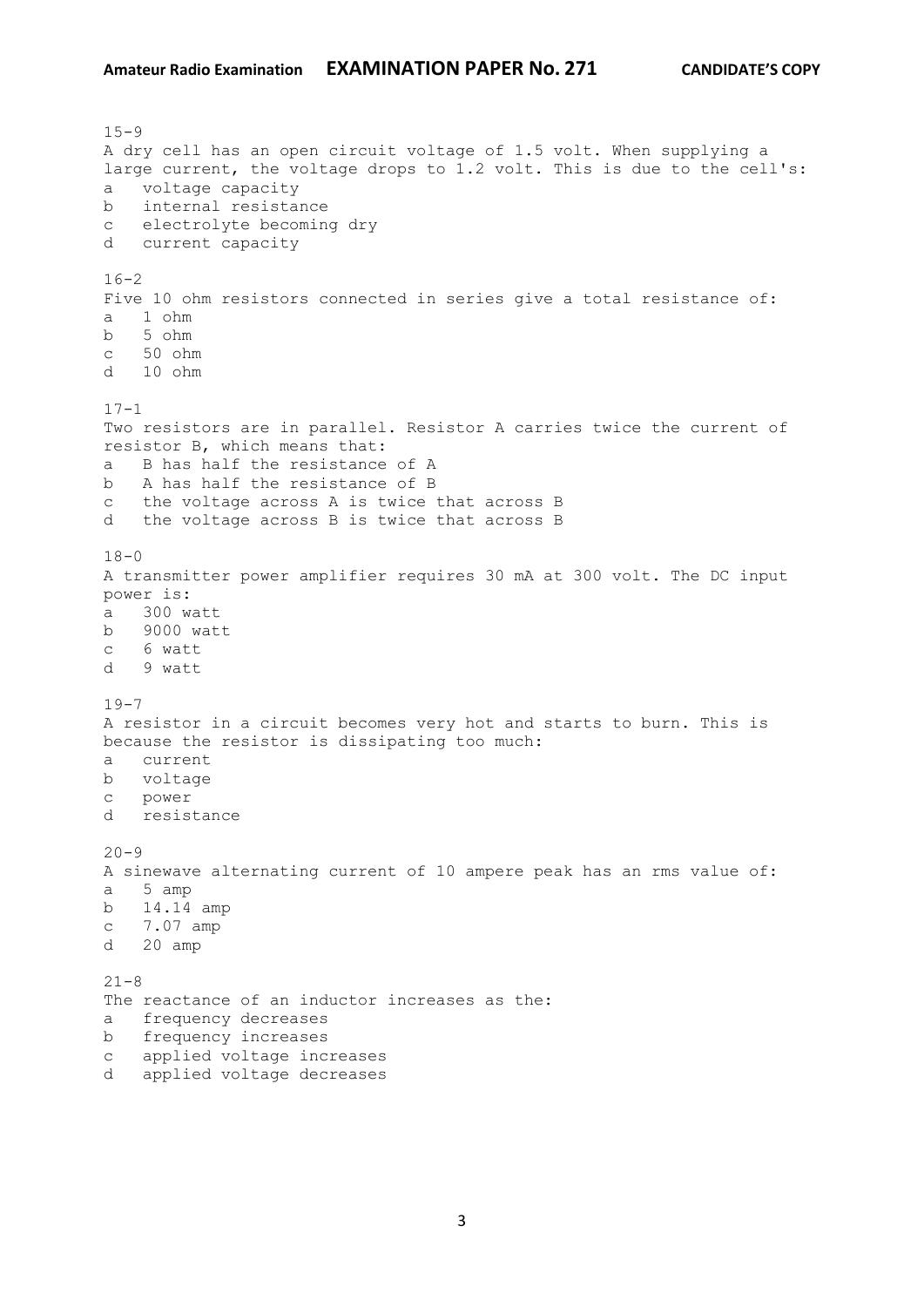$22 - 1$ Two 20 uH inductances are connected in series. The total inductance is: a 10 uH b 20 uH  $c = 40$  uH d 80 uH  $23 - 3$ A residual current device is recommended for protection in a mains power circuit because it: a reduces electrical interference from the circuit b removes power to the circuit when the current in the phase wire equals the current in the earth wire c removes power to the circuit when the phase and neutral currents are not equal d limits the power provided to the circuit  $24 - 1$ Zener diodes are normally used as: a RF detectors b AF detectors c voltage regulators d current regulators  $25 - 4$ A semiconductor device is described as a "general purpose audio NPN device". This is a: a triode b bipolar transistor c silicon diode d field effect transistor  $26 - 9$ A triode valve has this many grids: a one b two c three d three plus a filament  $27 - 6$ An ammeter should not be connected directly across the terminals of a 12 volt car battery because: a no current will flow because no other components are in the circuit b the resulting high current will probably destroy the ammeter c the battery voltage will be too low for a measurable current to flow d the battery voltage will be too high for a measurable current to flow  $28 - 0$ Assuming the same impedances, the input to an amplifier is 1 volt rms and the output 10 volt rms. This is an increase of: a  $3 \overline{dB}$ b 20 dB c 6 dB d 10 dB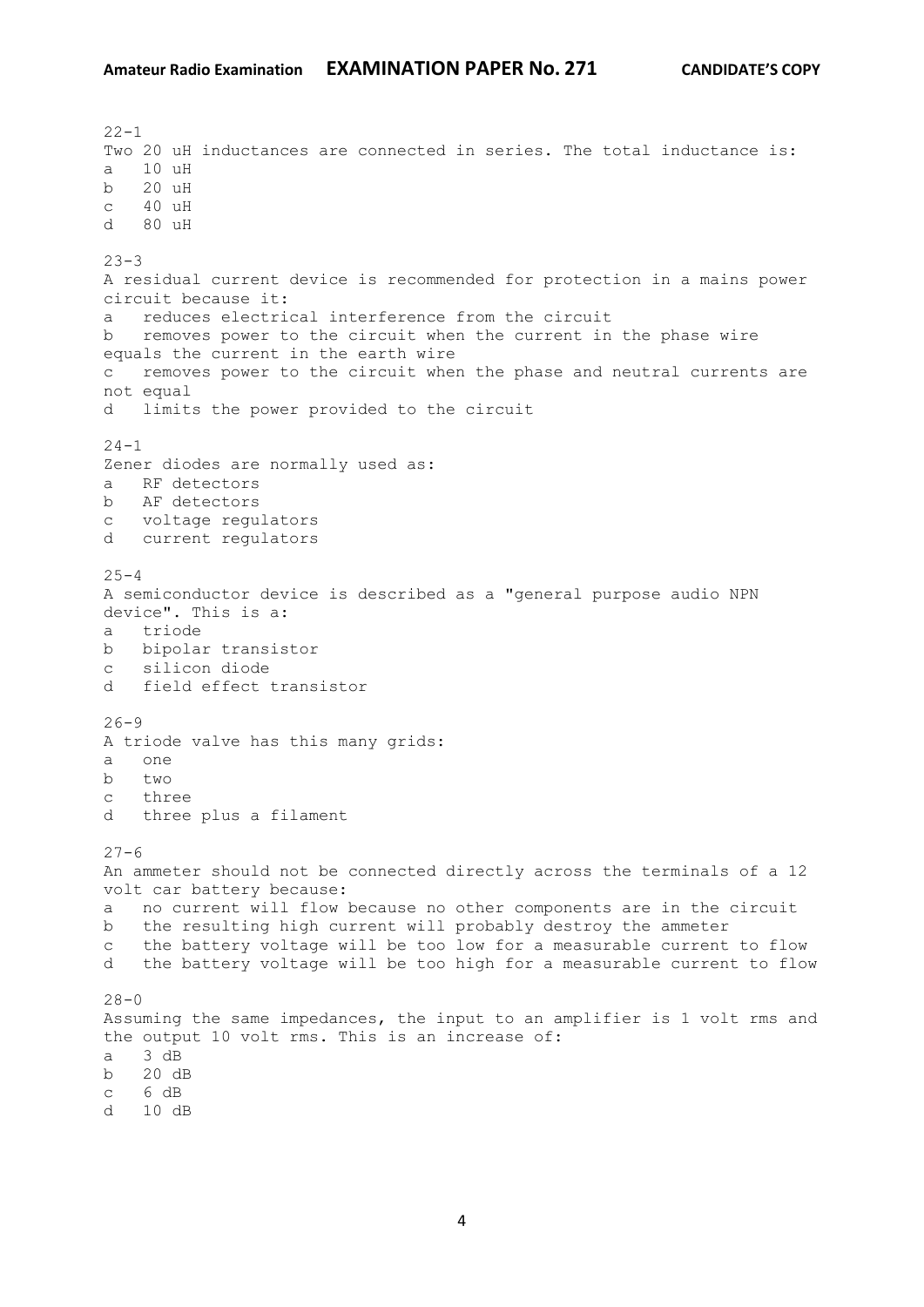$29 - 9$ In an HF station, the connection between the "antenna tuner" and the "antenna feed-point" could be made with: a 50 ohm coaxial cable b three-wire mains power cable c heavy hook-up wire d an iron-cored transformer  $30 - 7$ In a frequency modulation receiver, this is located between the limiter and the audio frequency amplifier: a the frequency discriminator b the intermediate frequency amplifier c the speaker and/or headphones d the high frequency oscillator  $31 - 0$ In a single sideband and CW receiver, the antenna is connected to the: a product detector b high frequency oscillator c intermediate frequency amplifier d radio frequency amplifier 32-9 The following transmission mode is usually demodulated by a product detector: a pulse modulation b single sideband suppressed carrier modulation c double sideband full carrier modulation d frequency modulation 33-5 The mixer stage of a superhet receiver: a produces an intermediate frequency signal b produces spurious signals c acts as a buffer stage d demodulates SSB signals 34-7 A double conversion receiver usually has: a a high-frequency IF stage followed by a much lower frequency IF stage b only one IF stage c poor image frequency rejection d two IF stages and a discriminator 35-5 The mixer stage of a superheterodyne receiver is used to: a change the frequency of the incoming signal to that of the IF b allow a number of IF frequencies to be used c remove image signals from the receiver

d produce an audio frequency for the speaker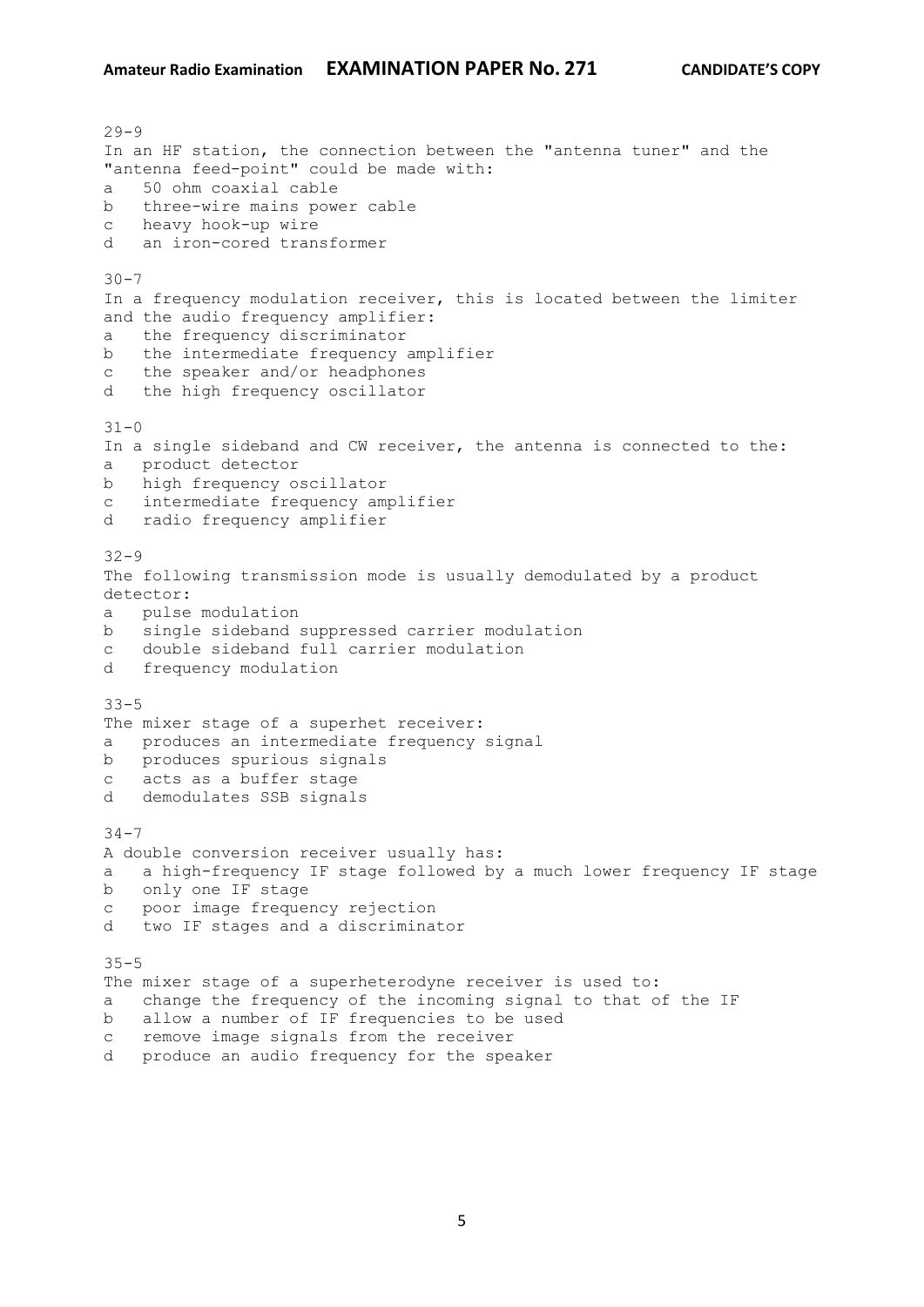$36 - 0$ The gain used in the RF amplifier stage of a receiver should be: a as much as possible, short of self-oscillation b determined by the amplification factor of the first IF stage c sufficient to allow weak signals to overcome noise generated in the first mixer stage d sufficient to keep weak signals below the noise of the first mixer stage 37-7 In a CW transmitter, the output from this is connected to the driver/buffer: a power amplifier b master oscillator c telegraph key d power supply 38-1 In a CW transmitter, this is located between the driver/buffer stage and the antenna: a power supply b power amplifier c telegraph key d master oscillator  $39 - 5$ Several stations advise that your FM simplex transmission in the "two metre" band is distorted. The cause might be that: a the transmitter modulation deviation is too high b your antenna is too low c the transmitter has become unsynchronised d your transmitter frequency split is incorrect  $40 - 7$ Harmonic frequencies are: a at multiples of the fundamental frequency b always lower in frequency than the fundamental frequency c any unwanted frequency above the fundamental frequency d any frequency causing TVI  $41 - 5$ Parasitic oscillations in a RF power amplifier can be suppressed by: a placing suitable chokes, ferrite beads or resistors within the amplifier b pulsing the supply voltage c screening all input leads d using split-stator tuning capacitors  $42 - 1$ The following unit in a DC power supply performs a rectifying operation: a an electrolytic capacitor b a full-wave diode bridge c a fuse d a crowbar

6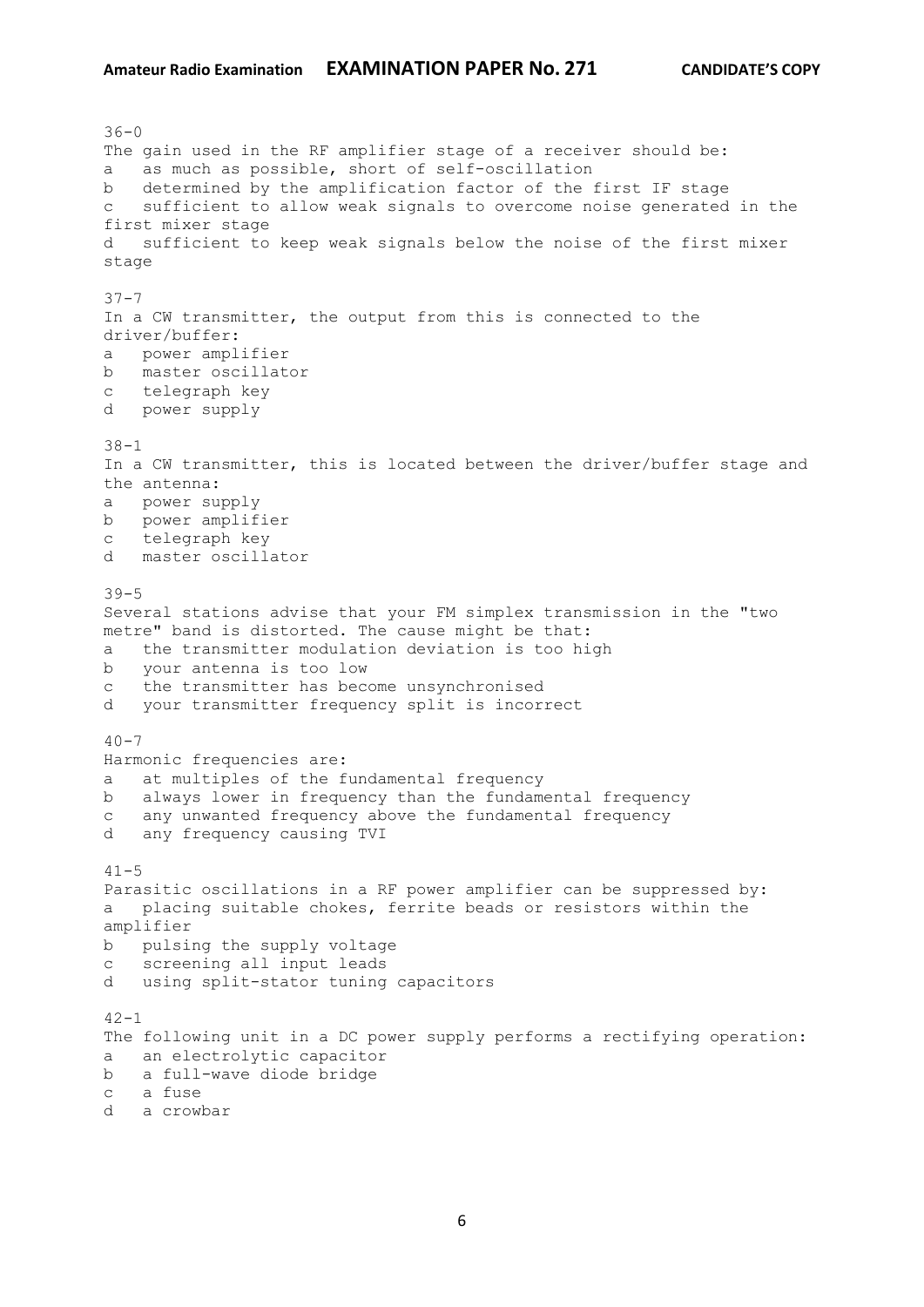$43 - 4$ The regulator device in a power supply could consist of: a four silicon power diodes in a regulator configuration b two silicon power diodes and a centre-tapped transformer c a single silicon power diode connected as a half-wave rectifier d a three-terminal regulator chip  $44 - 0$ The correct order for callsigns in a callsign exchange at the start and end of a transmission is: a your callsign followed by the other callsign b your own callsign, repeated twice c the other callsign followed by your own callsign d the other callsign, repeated twice  $45 - 6$ You are adjusting an antenna matching unit using an SWR bridge. You should adjust for: a maximum reflected power b equal reflected and transmitted power c minimum reflected power d minimum transmitted power  $46 - 2$ "VOX" stands for: a volume operated extension speaker b voice operated transmit c variable oscillator transmitter d voice operated expander  $47 - 7$ The "Q" signal "your signals are fading" is: a QSB b QSO c QSL d QRX  $48 - 7$ An RF transmission line should be matched at the transmitter end to: a prevent frequency drift b transfer maximum power to the antenna c overcome fading of the transmitted signal d ensure that the radiated signal has the intended polarisation  $49 - 3$ A quarter-wave length of 50 ohm coaxial line is shorted at one end. The impedance seen at the other end of the line is: a infinite b zero c 50 ohm

d 150 ohm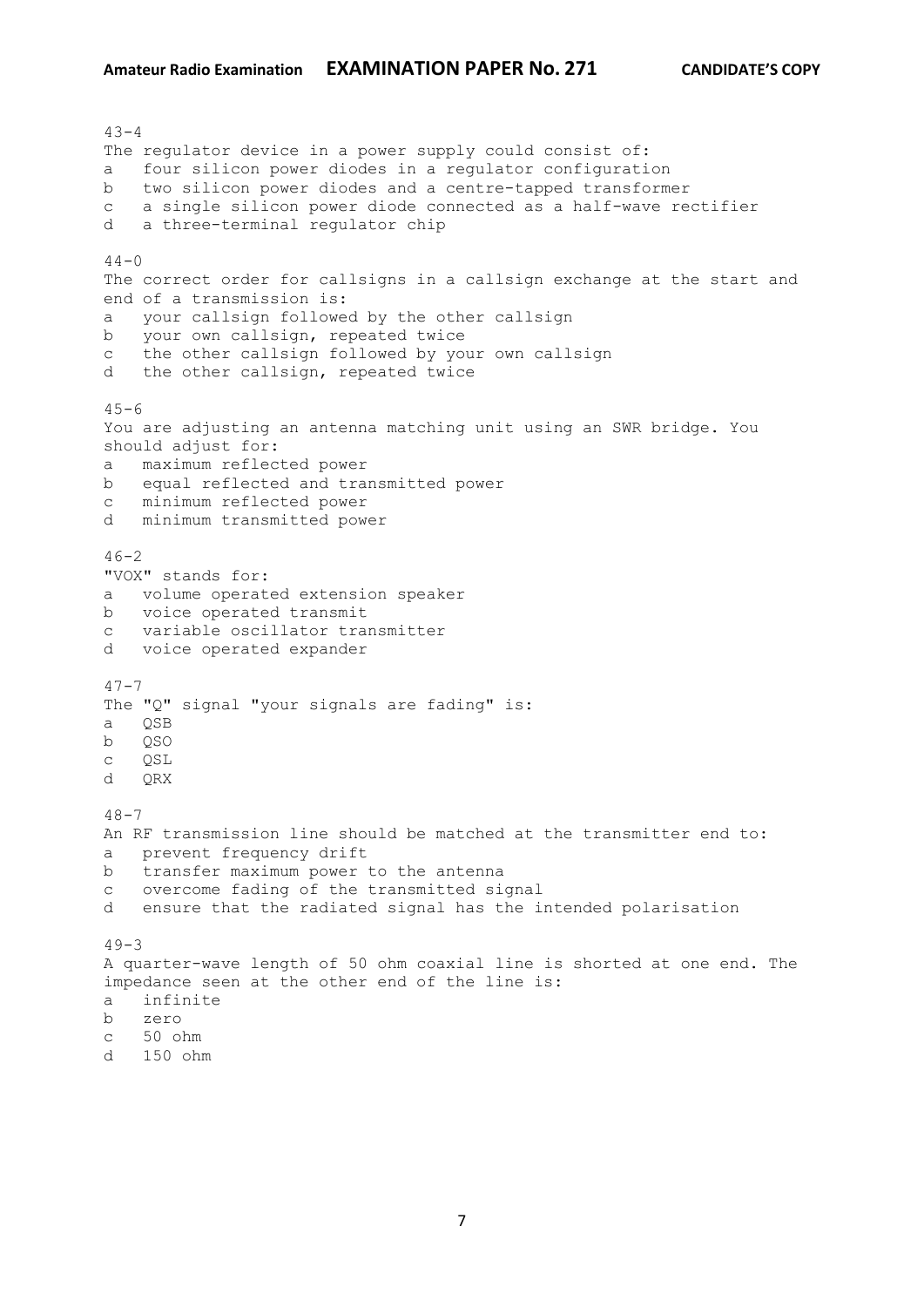$50 - 4$ A centre-fed dipole antenna for HF working can be made to operate on several bands, if the following item is installed at points in each leg: a a capacitor b an inductor c a fuse d a parallel-tuned trap  $51 - 4$ The impedance at the feed point of a folded dipole antenna is approximately: a 150 ohm b 200 ohm c 300 ohm d 100 ohm  $52 - 6$ A half-wave antenna is often called a: a bi-polar b Yagi c dipole d beam  $53 - 3$ A Yagi antenna is said to have a power gain over a dipole antenna for the same frequency band because: a it concentrates the radiation in one direction b it radiates more power than a dipole c more powerful transmitters can use it d it can be used for more than one band  $54 - 0$ A "skip zone" is: a the distance between the antenna and where the refracted wave first returns to earth b the distance between any two refracted waves c a zone caused by lost sky waves d the distance between the far end of the ground wave and where the refracted wave first returns to earth 55-8 VHF and UHF bands are frequently used for satellite communication because: a the Doppler frequency change caused by satellite motion is much less than at HF b satellites move too fast for HF waves to follow c waves at these frequencies travel to and from the satellite relatively unaffected by the ionosphere d the Doppler effect would cause HF waves to be shifted into the VHF and UHF bands 56-8 A "line of sight" transmission between two stations uses mainly the: a ionosphere b troposphere c sky wave d ground wave